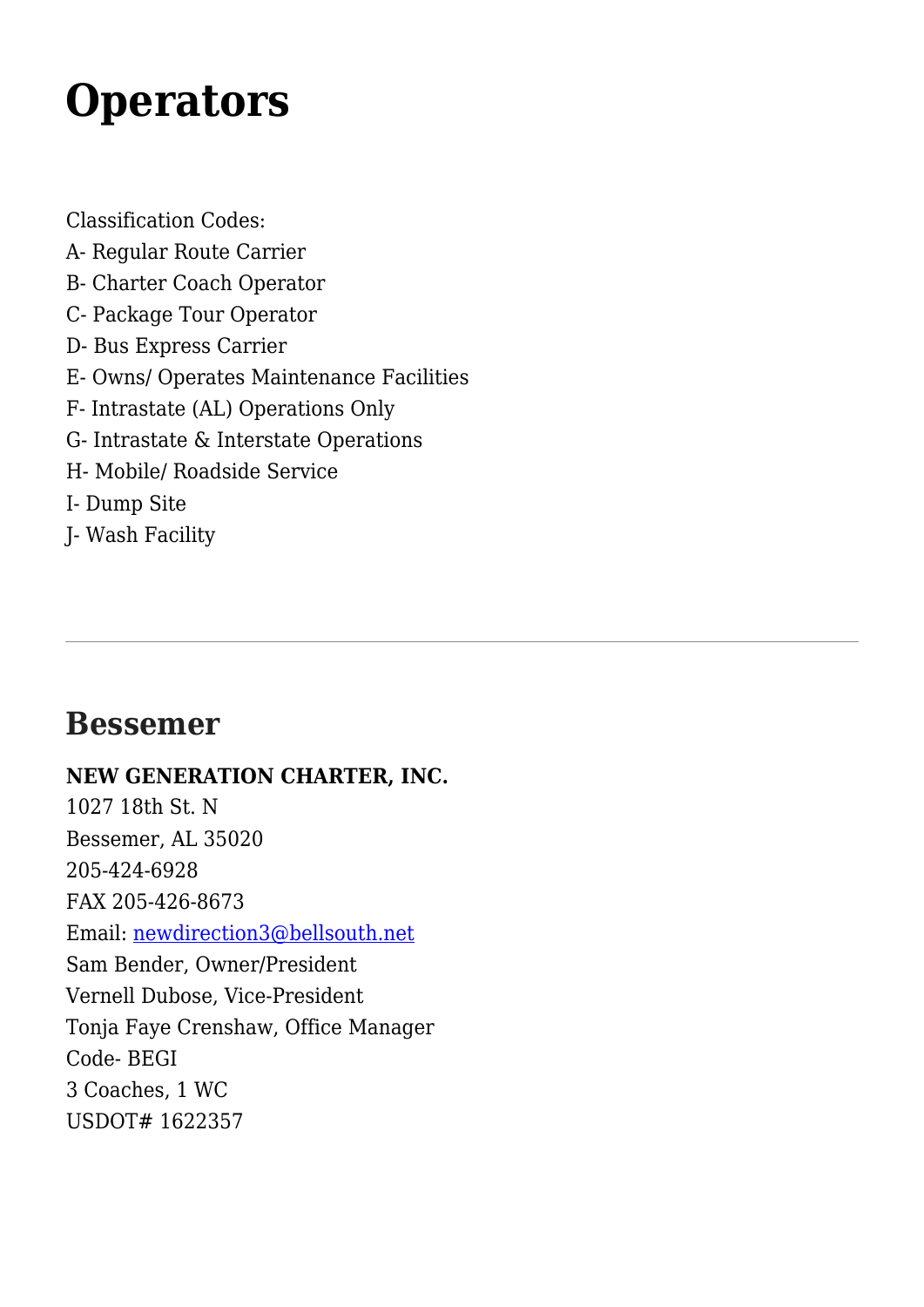# **Birmingham**

### **CLINE TOURS, INC.**

*See listing in Mississippi*

#### **SOUTHEASTERN MOTOR COACH, INC.**

5500 10th Ave. Birmingham, AL 35224 205-791-1966 FAX 205-791-9520 Email: [southeasternmoto@bellsouth.net](mailto:southeasternmoto@bellsouth.net) Web: [www.southeasterncoach.com](http://www.southeasterncoach.com) Randy Williams, President Patricia Williams, Vice-President Code- BEGJ 10 Coaches USDOT# 619920

#### **THRASHER BROTHERS TRAILWAYS**

6400 Frist Ave. South Birmingham, AL 35212 205-591-8811 FAX 205-591-8851 Web: [www.thrashertrailways.com](http://www.thrashertrailways.com) Alan Thrasher, President Email: [jathrasher63@gmail.com](mailto:jathrasher63@gmail.com); [alan@thrashertrailways.com](mailto:alan@thrashertrailways.com) Alyce Davidson, Secretary/Treasurer Email: [alyce@thrashertrailways.com](mailto:alyce@thrashertrailways.com) Michael Letlow, Safety/Operations Manager Email: [michael@thrashertrailways.com](mailto:michael@thrashertrailways.com) Saralyn Martin, Charter Agent Email: [saralyn@thrashertrailways.com](mailto:saralyn@thrashertrailways.com) Rodney Gentry, Maintenance Mgr. Email: [rodney@thrashertrailways.com](mailto:rodney@thrashertrailways.com) Code- ABCEGIJ 19 Coaches, 3 WC USDOT# 348052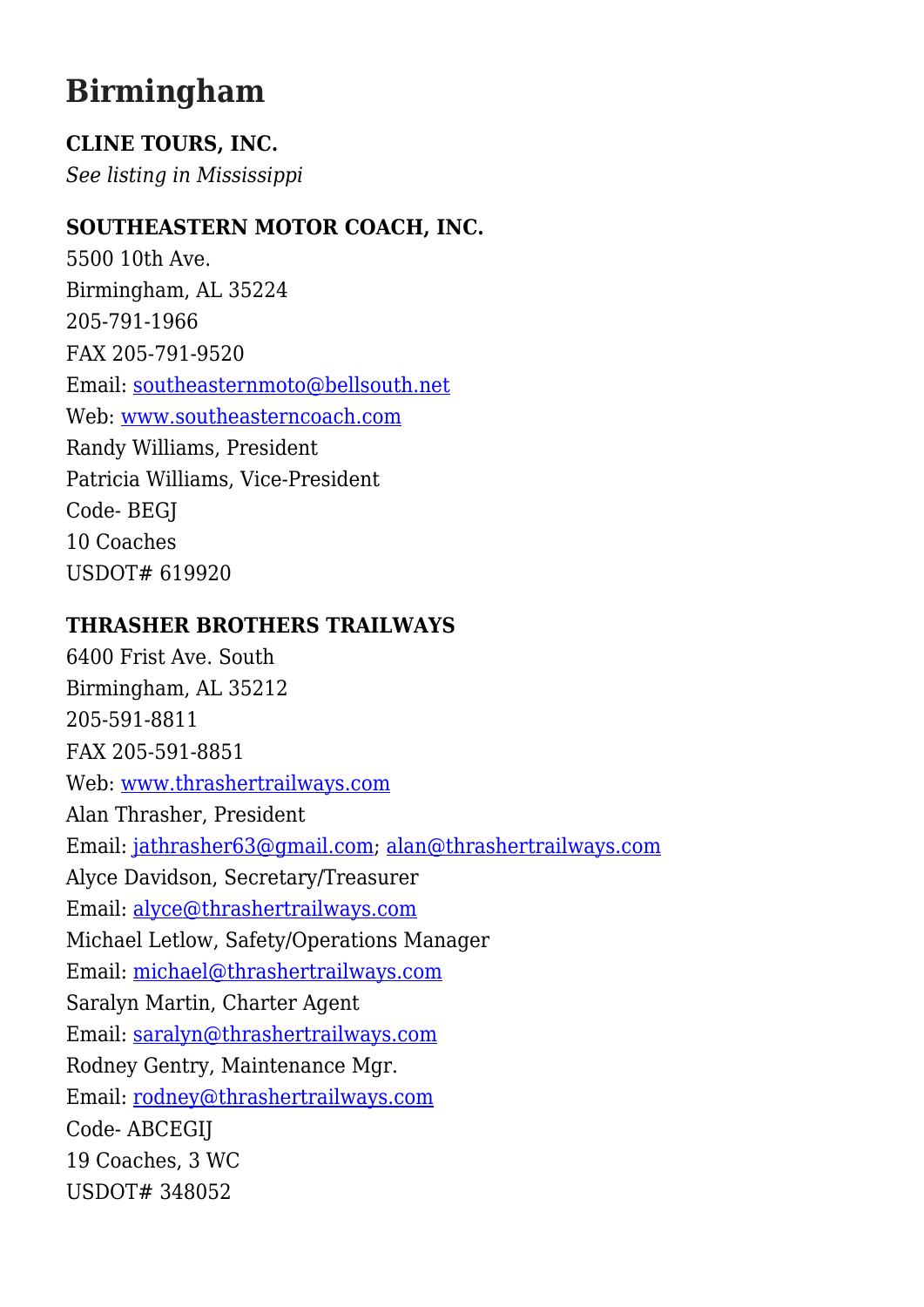# **Dothan**

### **SOUTHERN COACHES, INC.** P.O. Box 2245 Dothan, AL 36303 334-792-2148 OR 800-235-6849 FAX 334-792-0919 Emergency: 334-685-4391 Email: scbus99@aol.com Web: [www.southerncoaches.com](http://www.southerncoaches.com) John D. Adams, President/ Operations & Charter Manager George Adams, Vice-President/Safety Manager Willie Corbin, Maintenance Supervisor Email: [wcorbin@southerncoaches.com](mailto:wcorbin@southerncoaches.com) Email: [christy@southerncoaches.com](mailto:christy@southerncoaches.com) Brandon Watford, Charter Sales & Office Manager Email: [brandon@southerncoaches.com](mailto:brandon@southerncoaches.com) Email: [charter@southerncoaches.com](mailto:charter@southerncoaches.com) Kristy Adams, Sales & Marketing Director Email: [kadams@themansiontheatre.com](mailto:kadams@themansiontheatre.com) Code- BEGHIJ 24 Coaches USDOT# 430145

# **Gadsden**

### **KELTON TOURS UNLIMITED**

1625 Forrest Ave. Gadsden, AL 35901 256-546-3162 OR 800-543-5796 Emergency: 256-441-2295 FAX 256-546-1018 Email: [keltontours@bellsouth.net](mailto:keltontours@bellsouth.net) Web: [www.keltontoursunlimited.com](http://www.keltontoursunlimited.com) James Kelton, Jr., President Kate Kelton, Vice President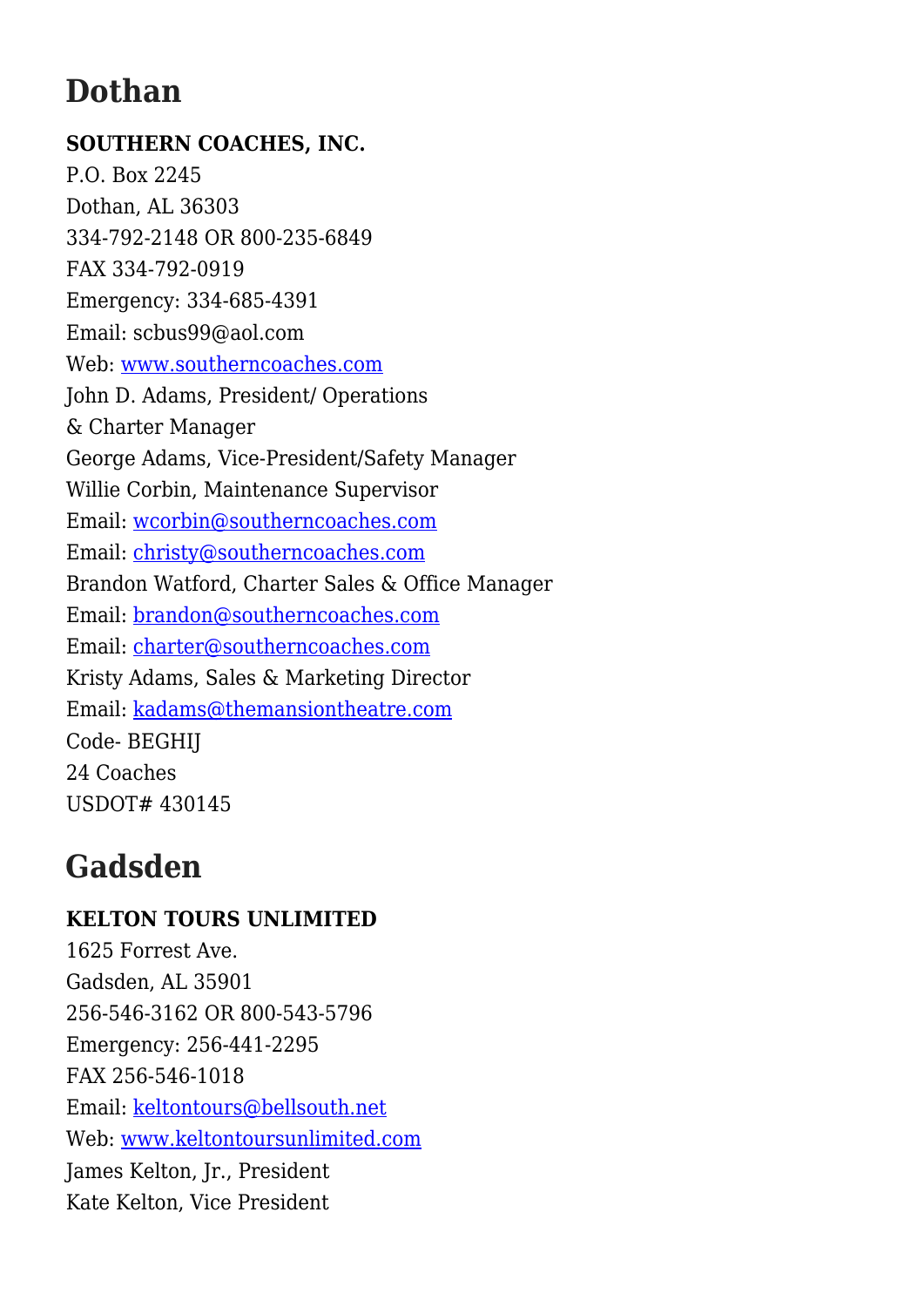Danny Carroll, Transportation Director Email: [administrator@keltontoursunlimited.com](mailto:administrator@keltontoursunlimited.com) Jessica Brumblow, Charters Email: [administrator@keltontoursunlimited.com](mailto:administrator@keltontoursunlimited.com) Code- BEGHIJ 10 Coaches, 2 WC USDOT# 872902

# **Greensboro**

### **T & R TOURS INC.**

331 Tommy Johnson Rd. Greensboro, AL 36744 334-683-4412 FAX 334-683-4412 Email: [tjohnsonjr1952@gmail.com](mailto:tjohnsonjr1952@gmail.com) Tommy Johnson Jr., President Code-BG 2 Coaches USDOT# 1053660

# **Huntsville**

### **TAKERS TRANSPORTATION, LLC** P.O. Box 22631 Huntsville, AL 35814 256-653-0457 Web: [www.takerstransportation.com](http://www.takerstransportation.com) Eureka Thompson, CHSP, Director of Business Development Email: [eureka@takerstransportation.com](mailto:eureka@takerstransportation.com) Cell: 770-885-0005 Todd Thomas, Director of Risk Management Email: [todd@takerstransportation.com](mailto:todd@takerstransportation.com) Cell: 678-283-2103 Code- BCG 1 Coach USDOT# 2887894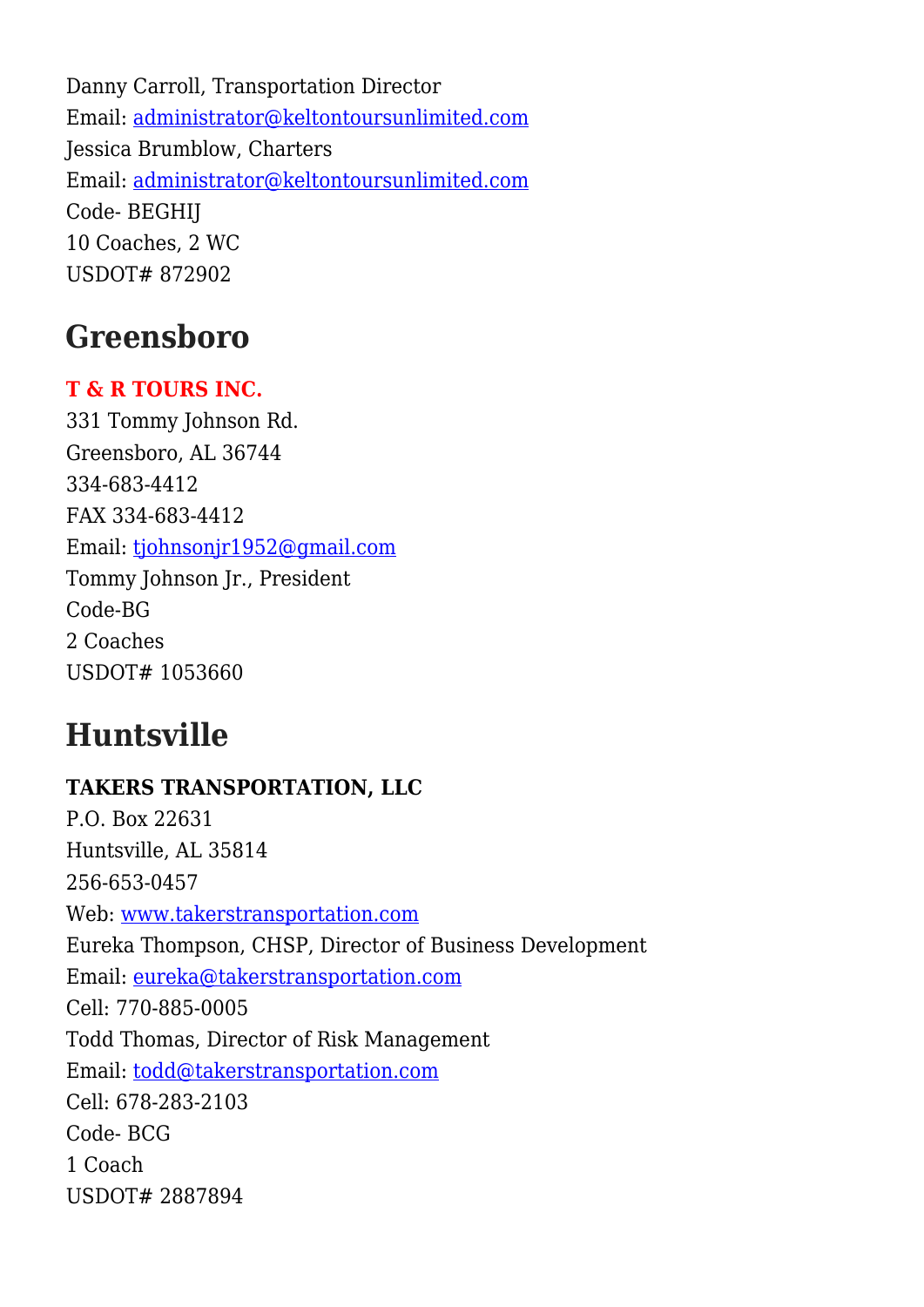# **Loxley**

### **COVENANT ELITE CHARTERS & TOURS, LLC**

27420A Boaz Road West Loxley, AL 36551 251-279-9225 Emergency: 251-423-3002 FAX 251-279-9224 Email: [covenantelitecharters@gmail.com](mailto:covenantelitecharters@gmail.com) Web: [www.covenantelitecharters.com](http://www.covenantelitecharters.com) Wayne M. Ellis, GM Code- BCGI 4 Coaches USDOT# 1928693

# **Madison**

### **SPIRIT COACH, LLC**

9290 Madison Blvd. Madison, AL 35758 256-772-7751 OR 877-248-4748 FAX 256-772-7791 Web: [www.spirit-coach.com](http://www.spirit-coach.com) Debbie Coates, Managing Partner Spirit Coach 256-319-1600 FAX 256-461-1042 Email: [debbie@spirit-coach.com](mailto:debbie@spirit-coach.com) Daryl Jackson, Maintenance Manager Email: [moreinfo@spirit-coach.com](mailto:moreinfo@spirit-coach.com) Bryan Weeks, Sales & Operations Manager Email: [bryan@spirit-coach.com](mailto:bryan@spirit-coach.com) Code- BEGHIJ 15 Coaches, 2 WC USDOT# 823559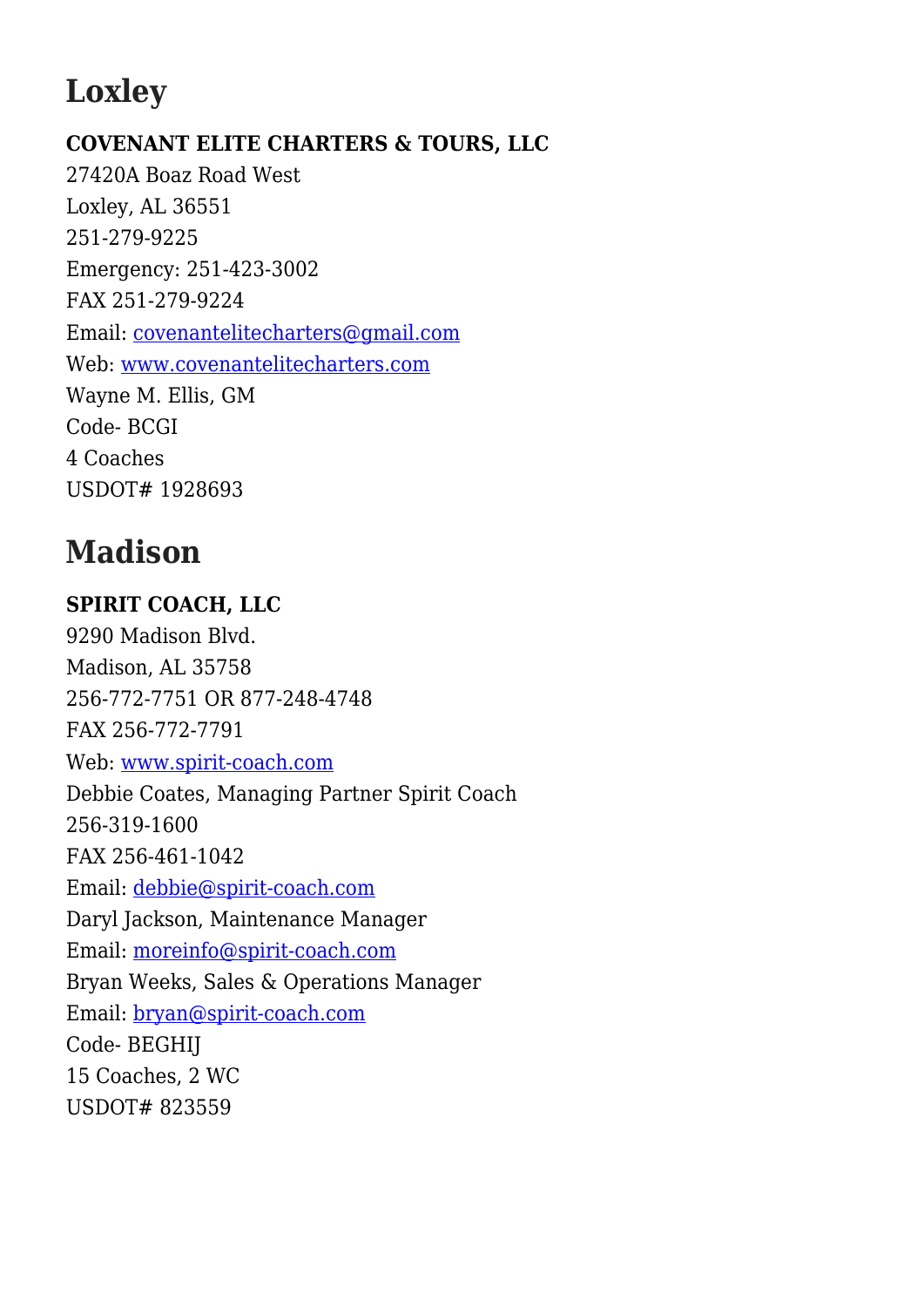# **Mobile**

#### **COLONIAL TRAILWAYS, INC.**

2521 Halls Mill Rd. Mobile, AL 36606 251-476-8687 OR 800-233-1981 FAX 251-476-7177 Email: [charters@colonialtrailways.com](mailto:charters@colonialtrailways.com) Web: [www.colonialtrailways.com](http://www.colonialtrailways.com) Suzanne Thornburg, President & CEO Beth Frith, CFO Carolyn Howton, Safety/Training Director Tom Cox, Maintenance Manager Sabrina Dixon, Charter Sales Amos Hemphill, Charter Sales Manager Tom Fletcher, Outside Sales Manager 25 Coaches Operated, 4 WC Code- ABCEGHIJ USDOT# 92366

### **GULF COAST TOURS, INC.**

7860 Schillinger Park Rd. North Mobile, AL 36608 251-633-0560 FAX 251-633-4012 Web: [www.gctbus.com](http://www.gctbus.com) Nick Chamblee, CEO Email: [nick@gctbus.com](mailto:nick@gctbus.com) Theresa Chamblee, Operations Manager Email: [theresa@gctbus.com](mailto:theresa@gctbus.com) Code- BCEGIJ 27 Coaches, 4 WC USDOT# 794554

#### **WRIGHT'S CHARTERS, INC.**

2236 Stone Ct. Mobile, AL 36617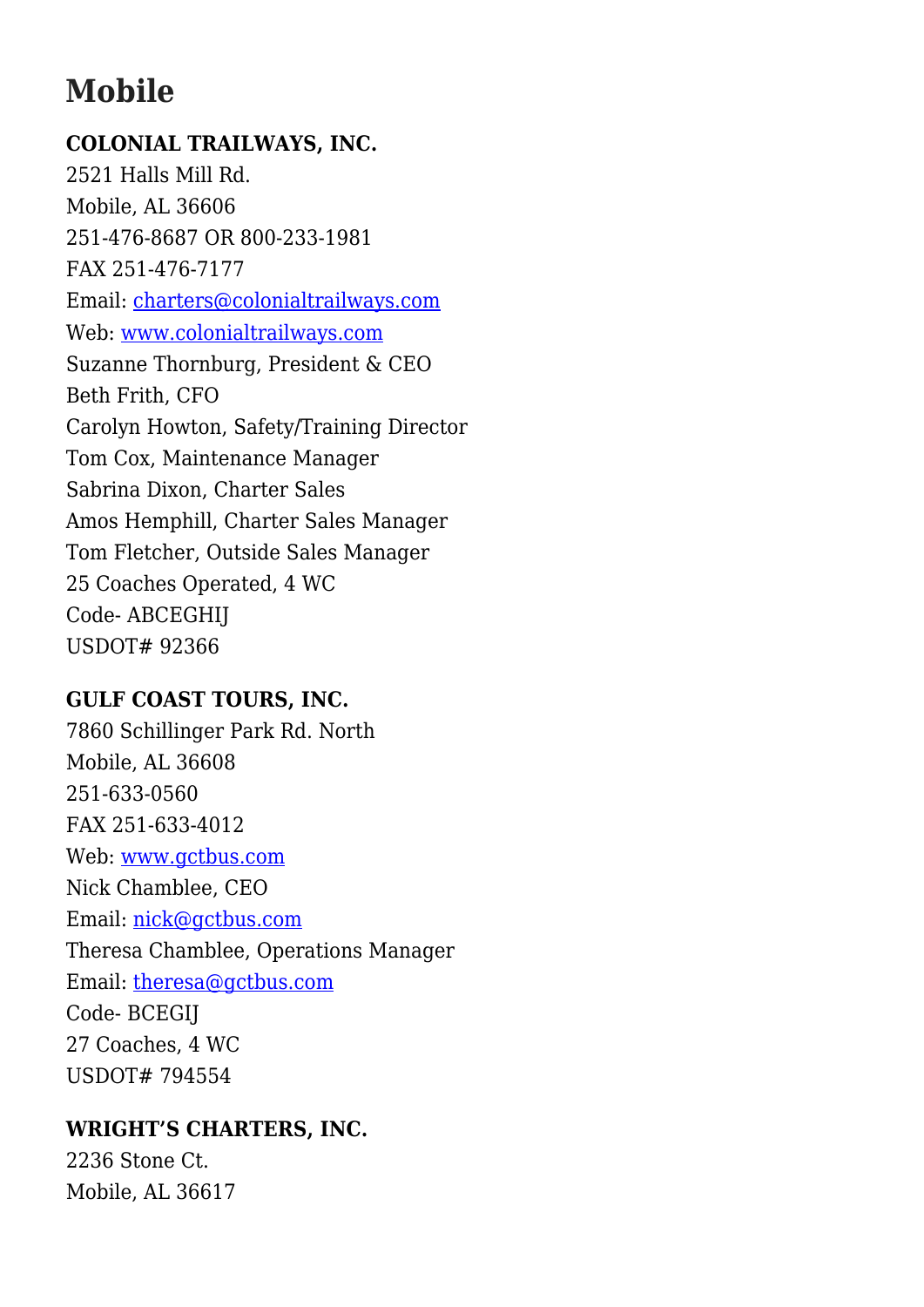251-456-6032 Emergency: 251-605-8114 FAX 251-456-6001 Email: [wrightscharters@aol.com](mailto:wrightscharters@aol.com) Web: [www.wrightscharters.com](http://www.wrightscharters.com) Elizabeth Wright, President Fitzgerald Wright, Operations Manager Code- BEGIJ 9 Coaches, 1 Mini Bus USDOT# 293749

## **Montgomery**

### **CAPITAL TRAILWAYS**

520 N Court St. Montgomery, AL 36104 334-832-4166 OR 800-553-9000 Emergency: 888-858-3470 FAX 334-832-4168 Email: [capital@capitaltrailways.com](mailto:capital@capitaltrailways.com) Web: [www.capitaltrailways.com](http://www.capitaltrailways.com) Mike Easter, Fleet & Facility Manager Code- AEGIJ 35 Coaches, 3 WC USDOT# 105849

### **CAPITAL TRAILWAYS OF MADISON**

8430 Segers Rd. Madison, AL 35756 256-464-6566 FAX 256-464-6675 Email: [huntsville@capitaltrailways.com](mailto:huntsville@capitaltrailways.com) Web: [www.capitaltrailways.com](http://www.capitaltrailways.com) Suzanne Thornburg, President & CEO Beth Frith, CFO Frank E. Montgomery, IV, General Manager Code- AEG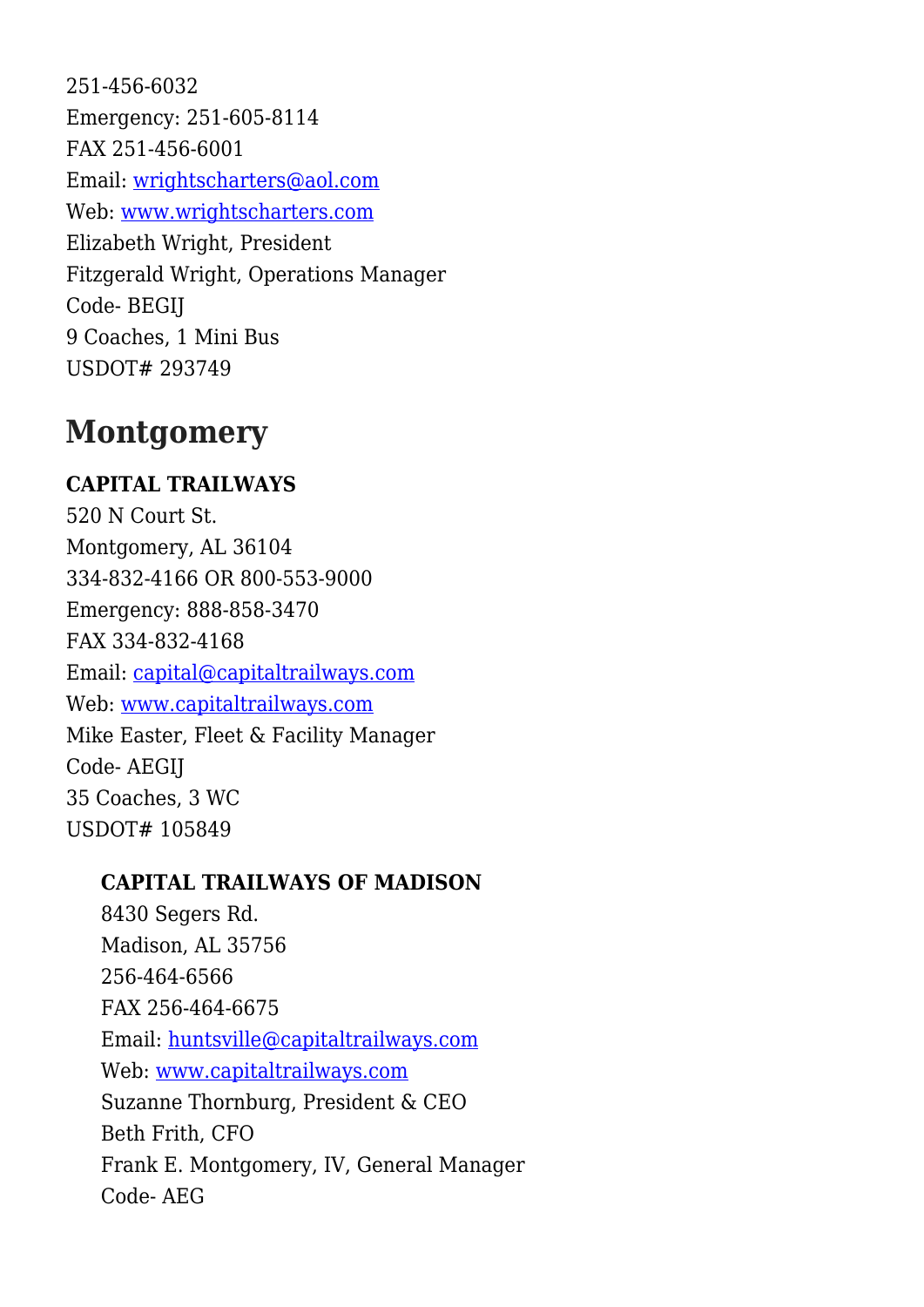#### 11 Coaches

#### **K & S CHARTERS/TOURS, LLC**

903 E 280 Bypass Phenix City, AL 36867

> Mailing Address: 4909B Old Seale Hwy. Seale, AL 36875

706-332-0503 Emergency: 706-332-8294 FAX 334-649-7470 Email: [kandscharterbus@gmail.com](mailto:kandscharterbus@gmail.com) Web: [www.kandstransportation.com](http://www.kandstransportation.com) Kelvin Long, Owner Sherry Long, Office Manager Code- BCG 5 Coaches, 2 Mini-Buses, 1 WC USDOT# 1668423

### **Muscle Shoals**

#### **STARSHIP COACH LLC**

5055 Wilson Dam Rd. Muscle Shoals, AL 35661

> *Mailing Address:* P.O. Box 974 Sheffield, AL 35660

256-320-7974 FAX 256-320-5679 Web: [www.starship-coach.com](http://www.starship-coach.com/) Robin Posey, Manager Email: [travel@starship-coach.com](mailto:travel@starship-coach.com) Brian Goodloe, Owner Email: [starshipcoach@gmail.com](mailto:starshipcoach@gmail.com) Cell: 256-443-9290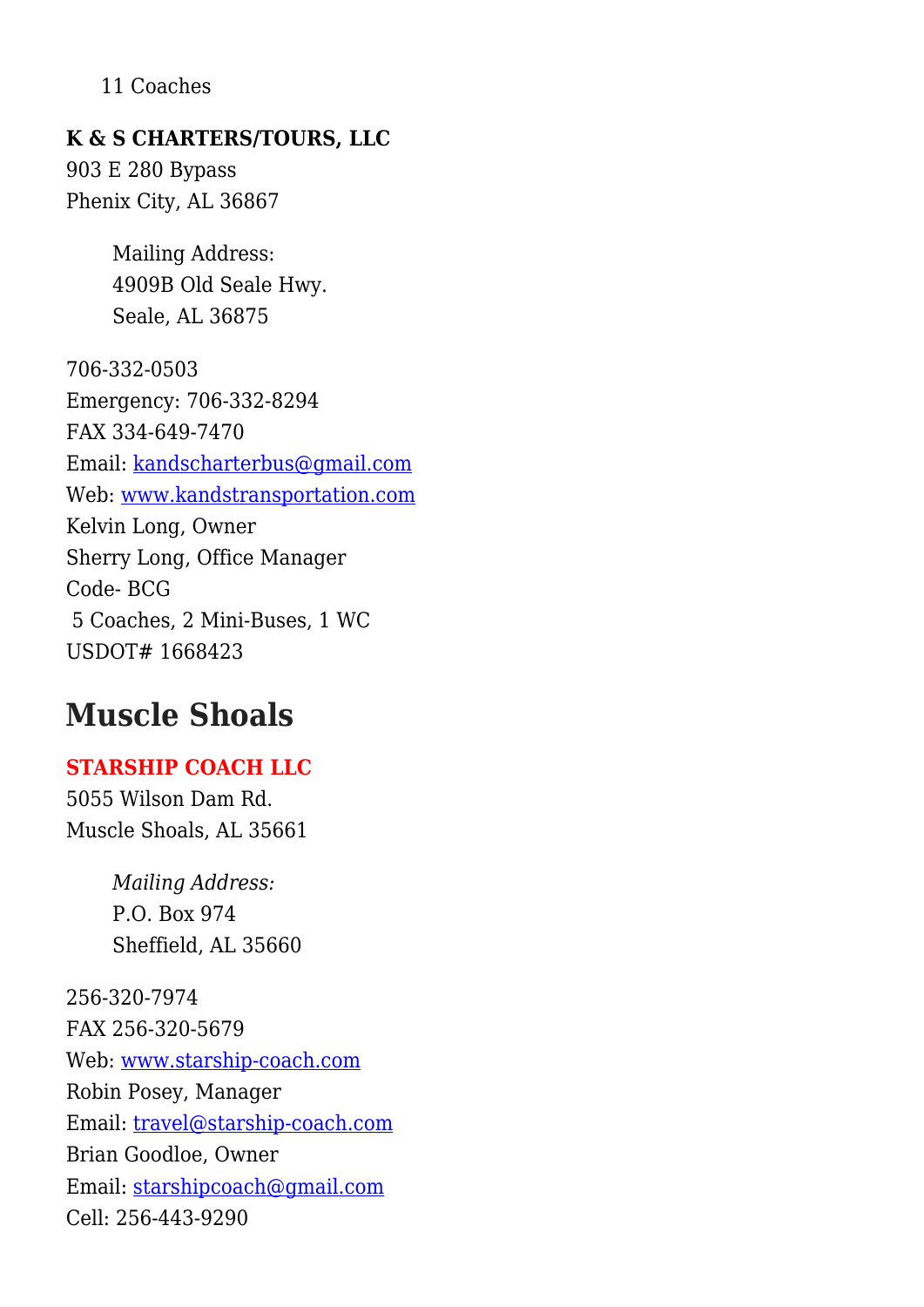Code- BCG 3 Coaches USDOT# 3162738

### **Tuscaloosa**

### **TUSCALOOSA CHARTER SERVICE, LLC**

4805 Prosperity Ln. Tuscaloosa, AL 35401

> *Mailing Address:* P.O. Box 20207 Tuscaloosa, AL 35402

205-556-5757 OR 205-759-4222 FAX 205-247-5152 Email: [tuscaloosabuses@bellsouth.net](mailto:tuscaloosabuses@bellsouth.net) Web: [www.tuscaloosacharter.net](http://www.tuscaloosacharter.net) Cliff Dorsey Jr., Assistant Manager 205-657-8901 Alicia Adams, Manager/Dispatcher Code- BCDEGIJ 12 Coaches, 1 WC USDOT# 853302

# **Tuscumbia**

**ANCHOR TRANSPORTATION** 307 S Dickson St. Tuscumbia, AL 35674 256-383-6220 FAX 615-860-0058 Web: [www.anchortransportation.com](http://www.anchortransportation.com) John Stancil, President Jared Stancil, Vice-President Email: [jared@anchortransportation.com](mailto:jared@anchortransportation.com) Charlotte Barks, Sr. Charter Sales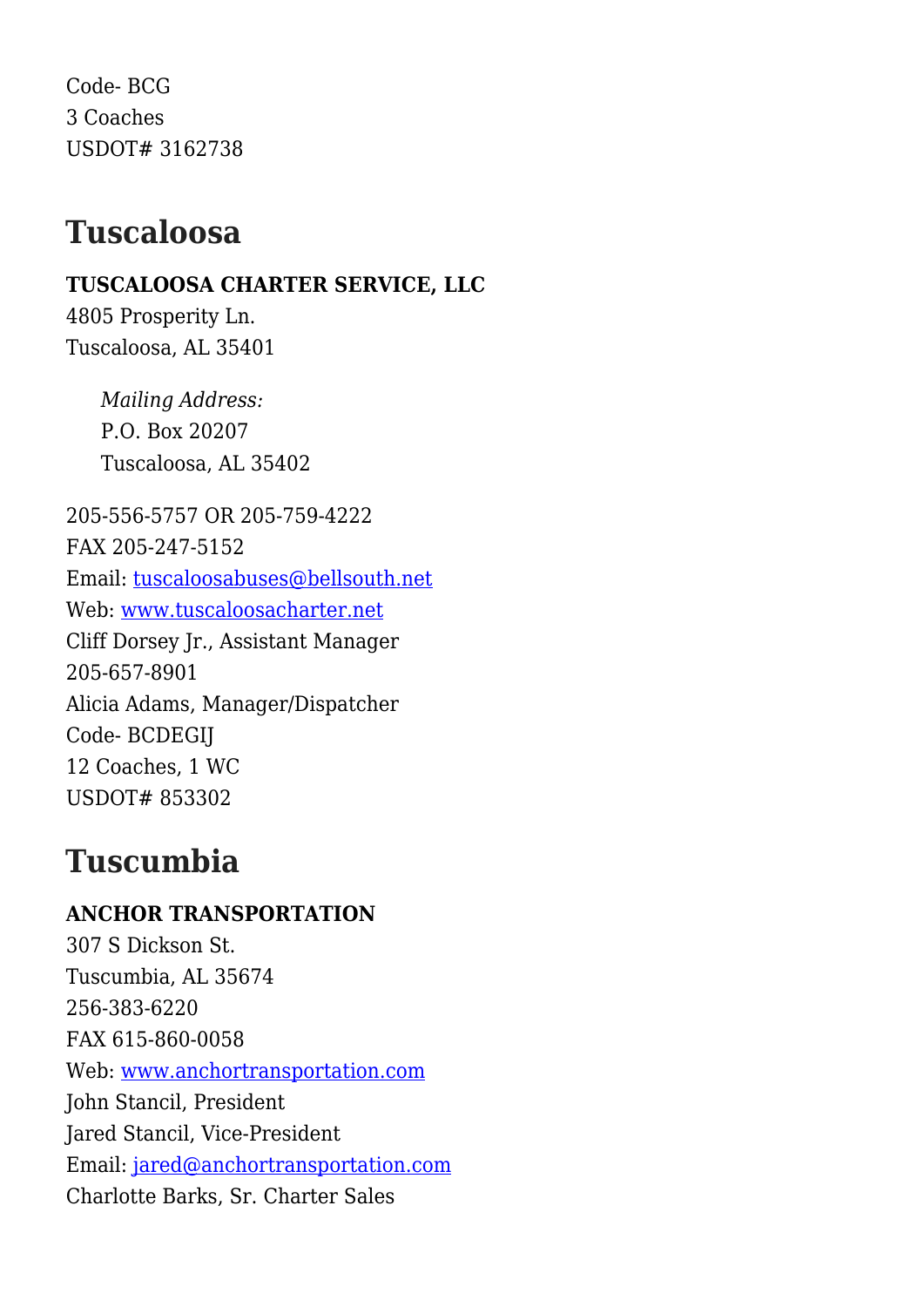Email: [charlotte@anchortransportation.com](mailto:charlotte@anchortransportation.com) Code- BEGIJ 50 Coaches USDOT# 206347

# **MISSISSIPPI**

### **CLINE TOURS, INC.**

277 Commerce Park Drive Ridgeland, MS 39157

> *Mailing Address:* P.O. Box 1498 Ridgeland, MS 39158

601-605-4483 OR 800-233-5307 FAX 601-605-2562 Email: [tom@clinetours.com](mailto:tom@clinetours.com) Web: [www.clinetours.com](http://www.clinetours.com) Tom Skinner, Vice President Paul Sander, Operations Manager Debbie Mann, Dispatch Manager Lula Scott, Human Resources Director 114 Coaches (8 WC), 4 Sleeper Coaches, 36 Mini Buses (3 WC), 26 School Buses Code- BCEGHIJ USDOT# 346734

### *Additional Locations:*

### *Birmingham:*

3000 7th Ave. North Birmingham, AL 35203 205-591-7555 OR 800-633-0223 FAX 205-591-7560 Frank Leyden, Vice President General Manager Email: [frank@clinetours.com](mailto:frank@clinetours.com)

### *Hattiesburg:*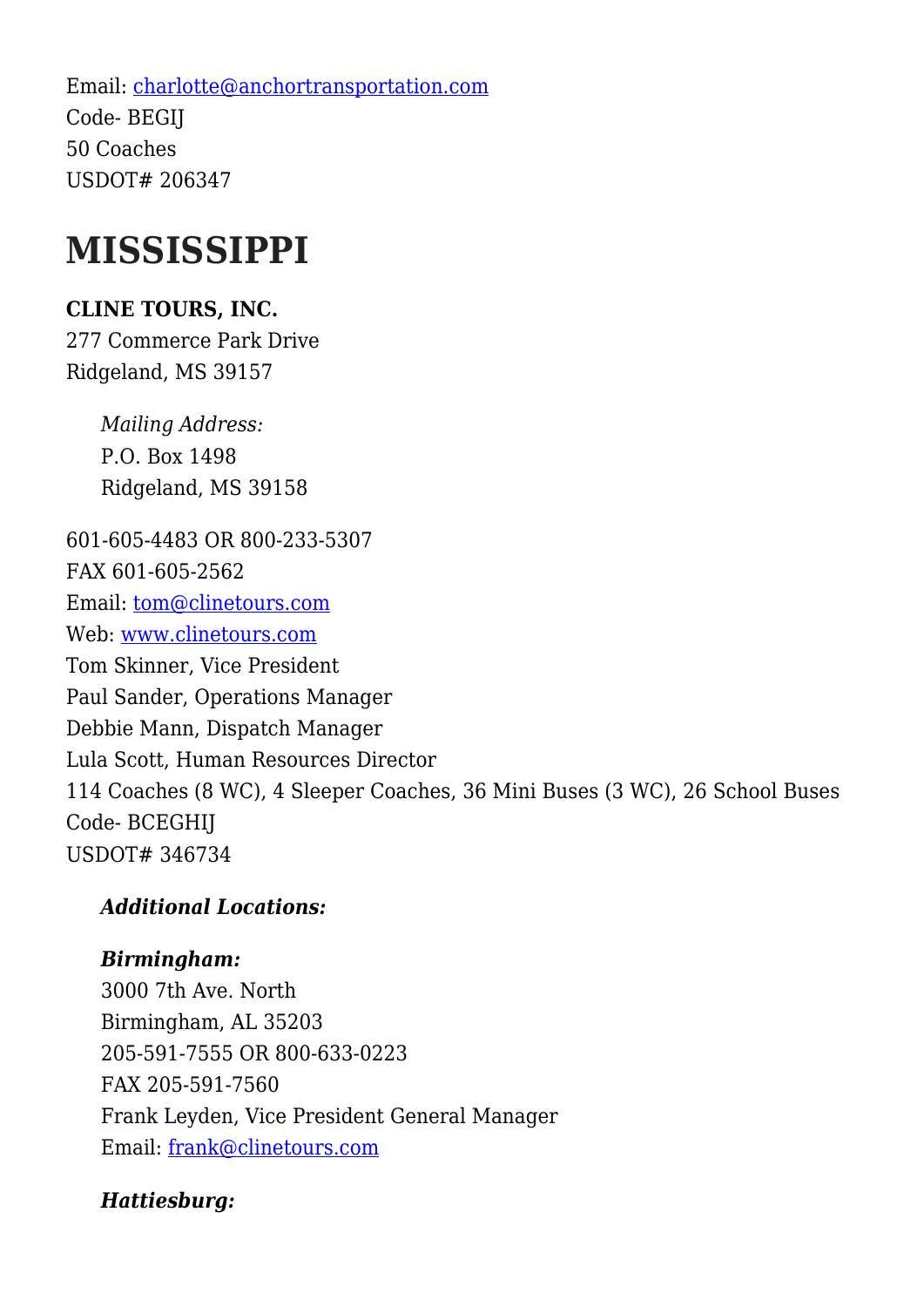6678 U.S. Hwy. 98 Hattiesburg, MS 39402 601-268-3667 OR 800-844-3667 FAX 601-264-6347 Roni Coggins, Sales Associate Email: [roni@clinetours.com](mailto:roni@clinetours.com)

#### *Jonesboro:*

4873 Highway 351 Jonesboro, AR 72401 601-605-4483 Tom Skinner, Vice President Email: tom@clinetours.com

#### *McComb:*

Bus Supply Charters, Inc. 2804 Highway 98 McComb, MS 39648 601-684-2900 Karen Sanders, General Manager Email: [karen@bscitours.com](mailto:karen@bscitours.com)

#### *Memphis:*

8490 Tulane Rd. Southaven, TN 39671 901-767-3441 Patti Blankenship, Manager Email: [patti@clinetours.com](mailto:patti@clinetours.com)

#### *Oxford:*

515 Highway 7 South Oxford, MS 38655 662-236-3548 Matt Scott, Manager Email: [matt@clinetours.com](mailto:matt@clinetours.com)

#### *Starkville:*

112 H Spruill Industrial Park